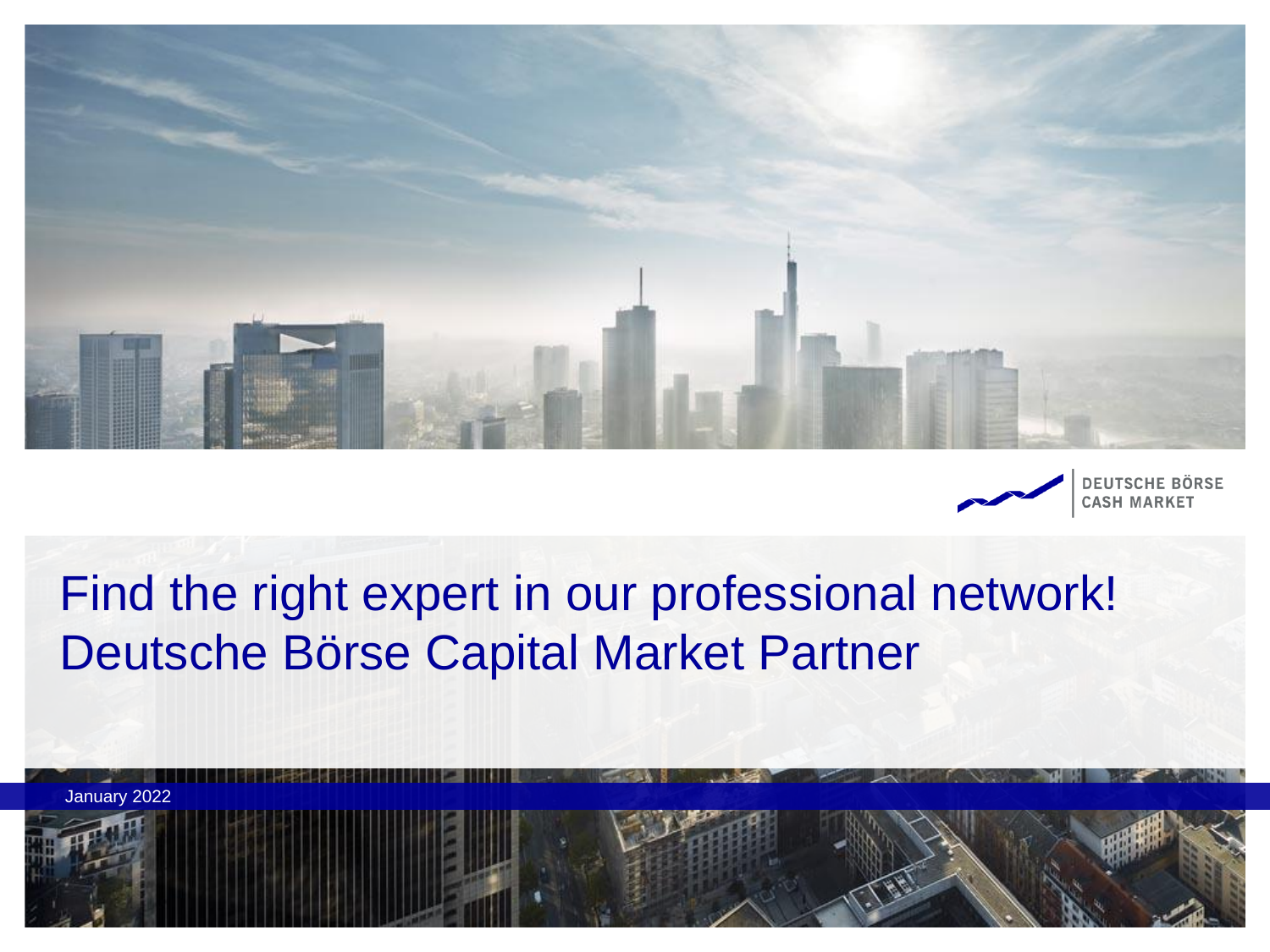## Deutsche Börse Capital Market Partner Support for Going and Being Public

Going public is a milestone for every company. This is where the advice of capital market experts is needed. Even after a successful IPO, the work continues. Benefit from the capital market expertise of Deutsche Börse Capital Market Partners.

Through this network, stock exchange aspirants and listed companies find the perfect advisor for their going and being public: This includes IPO/IBO advice for going public and corporate finance, investor and public relations, legal and auditing, investment banking as well as designated sponsoring and research. A listing in Scale, the segment for small and medium-sized growth companies, requires the mandate of a CMP.

| Pre-IPO/IBO                     | Post-IPO/IBO                                               |
|---------------------------------|------------------------------------------------------------|
| <b>Bank roadshow</b>            | Support/compliance with follow-up inclusion<br>obligations |
| IPO-/IBO-advice                 | <b>Designated Sponsoring</b>                               |
| Financial & Legal Due Diligence | Advice on capital increase                                 |
| Application                     | <b>Corporate Solutions</b>                                 |
| <b>Webinars</b>                 |                                                            |
| <b>Workshops</b>                |                                                            |
| <b>Research</b>                 |                                                            |
| <b>IR/PR</b>                    |                                                            |
| Legal Advice                    |                                                            |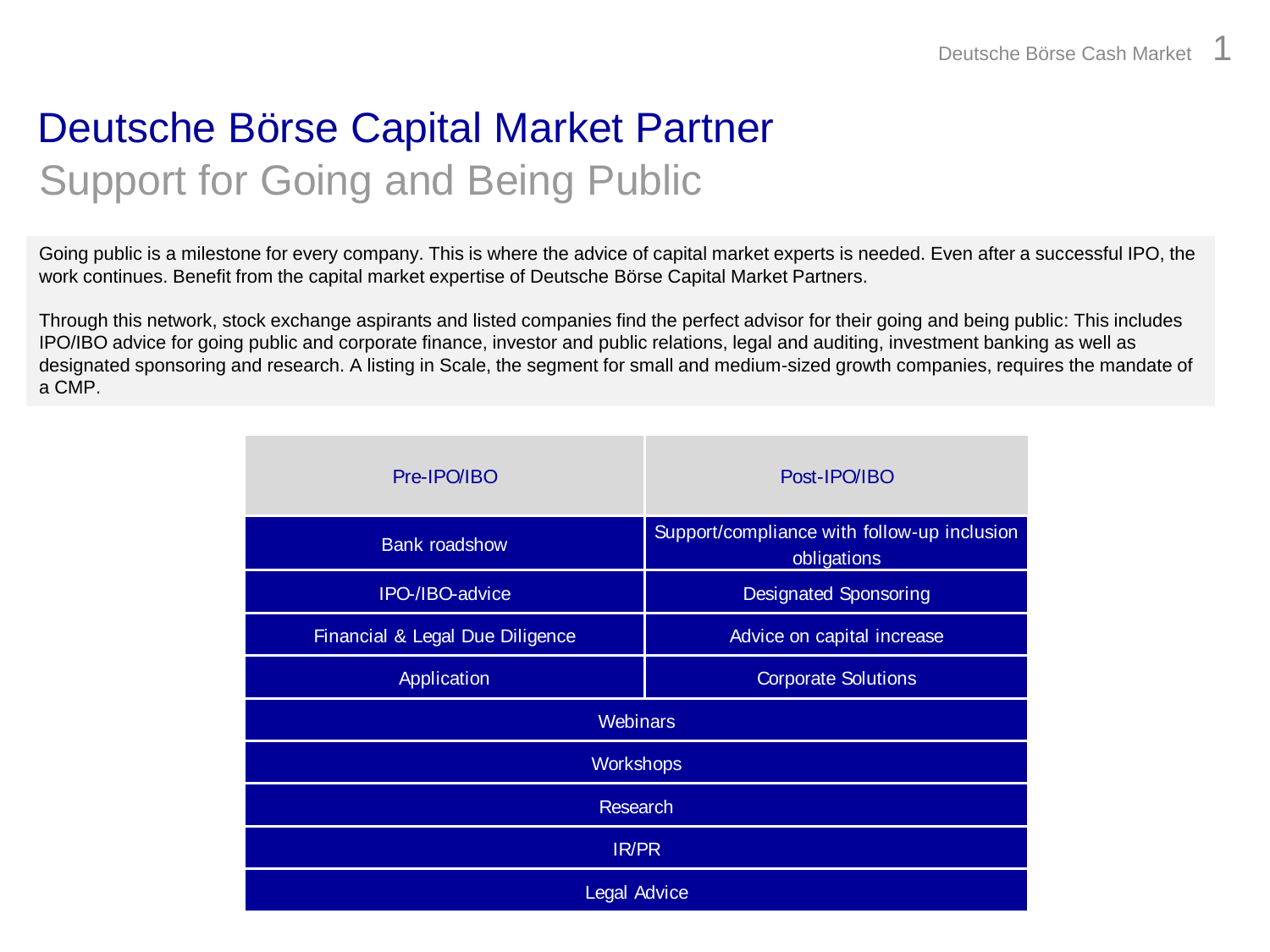### Deutsche Börse Capital Market Partner

Find the right expert in our professional network!

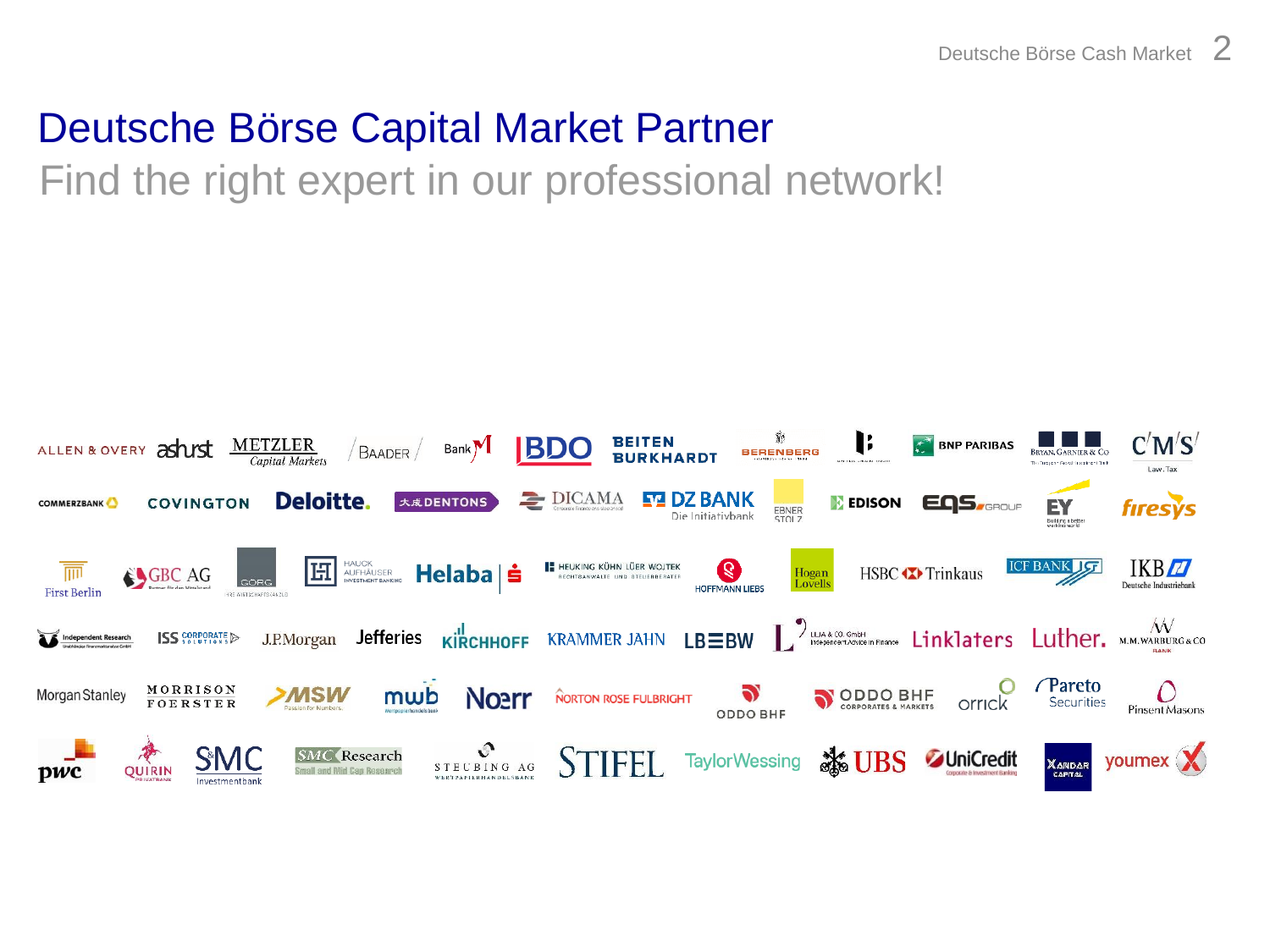## Deutsche Börse Capital Market Partner

Exklusive workshop for start ups and growth companies

#### Workshop series

Platform for knowledge transfer and personal exchange with experts and CEOs or CFOs who have already listed companies on the stock exchange successfully. During the nationwide workshops, you will receive first-hand, high-quality know-how, best practice tips and unique practical knowledge on the subject of raising capital via the stock exchange.

#### Target group

Companies considering a going public (2-3 years) or are already planning a concrete IPO project

#### **Speakers**

Experienced alternating IPO teams from the CMP network => Banks; legal advisors; IPO advisors, auditors; IR advisors; issuers

#### Profile

Specific workshops tailored to attendees followed by the opportunity for 1-on-1 meetings

**[#Challenge](https://www.deutsche-boerse-cash-market.com/dbcm-de/primary-market/going-public/challengeyourcompany) Your [Company](https://www.deutsche-boerse-cash-market.com/dbcm-de/primary-market/going-public/challengeyourcompany)**